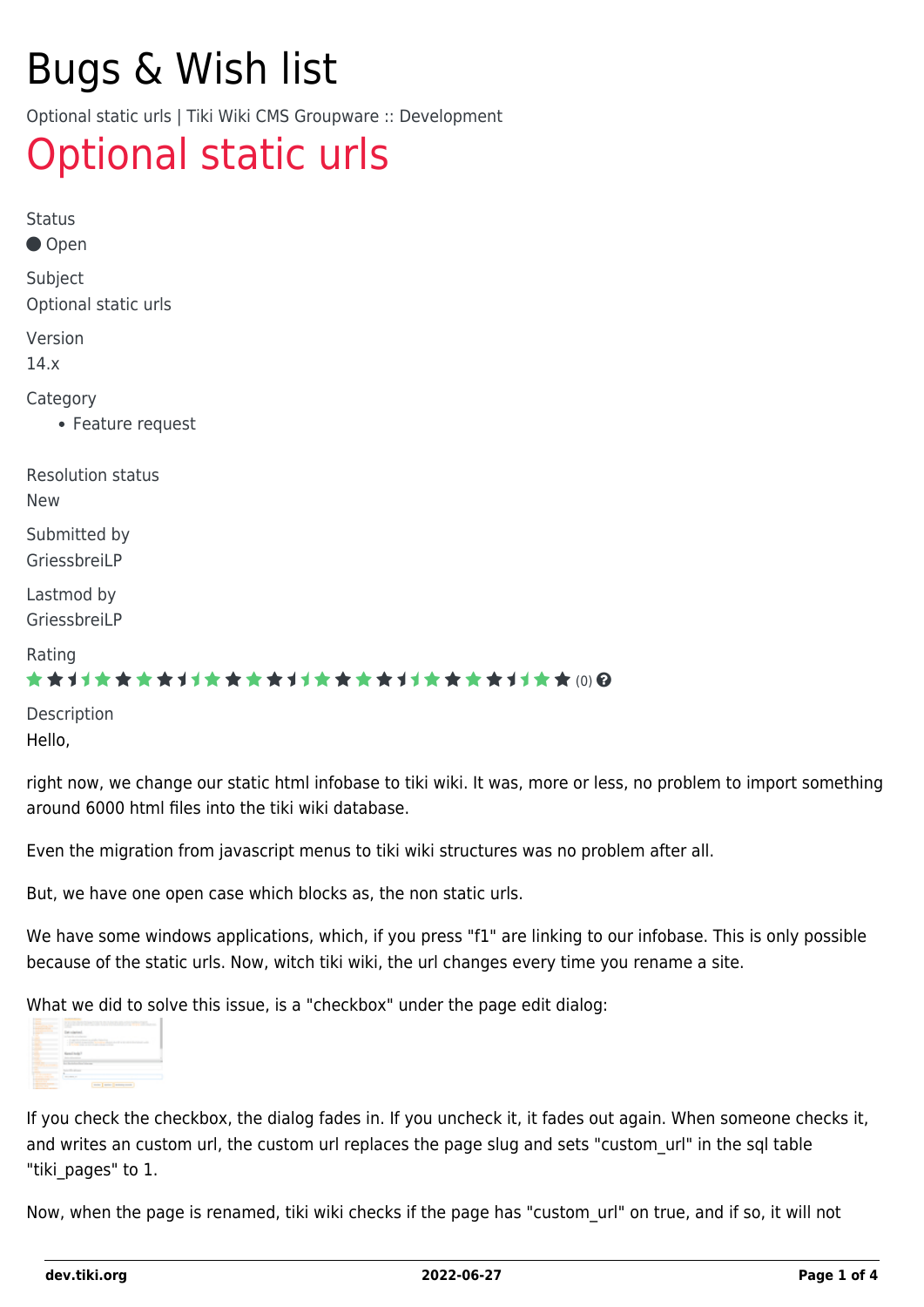change the page slug.

I think this could be a quite nice feature. The user can choose by himself if he wants to set the url or leave it like it was.

| Importance<br>5                                                                 |
|---------------------------------------------------------------------------------|
| Easy to solve?<br>7                                                             |
| Priority<br>35                                                                  |
| Demonstrate Bug (Tiki 19+)<br>Please demonstrate your bug on show2.tikiwiki.org |
| Version: trunk V Create show2.tikiwiki.org instance                             |
| <b>Ticket ID</b><br>5730                                                        |
| Created<br>Monday 12 October, 2015 12:50:51 GMT-0000<br>by GriessbreiLP         |
| LastModif                                                                       |

### Comments



#### [Jonny Bradley](https://dev.tiki.org/user8515) 13 Oct 15 10:21 GMT-0000

Hi again,

Sorry, i don't understand why you need two "names" for a page - surely your custom\_url is no more "static" than the page name?

I think you have confused "page slug" and "page name". Page name is the "id" of the wiki page in the database, and the page slug is the SEFURL (search engine friendly) version of it, neither of which change unless you rename the page or change the mode of the page slug manager.

Apologies if i'm being dim



Hey and thanks for the question.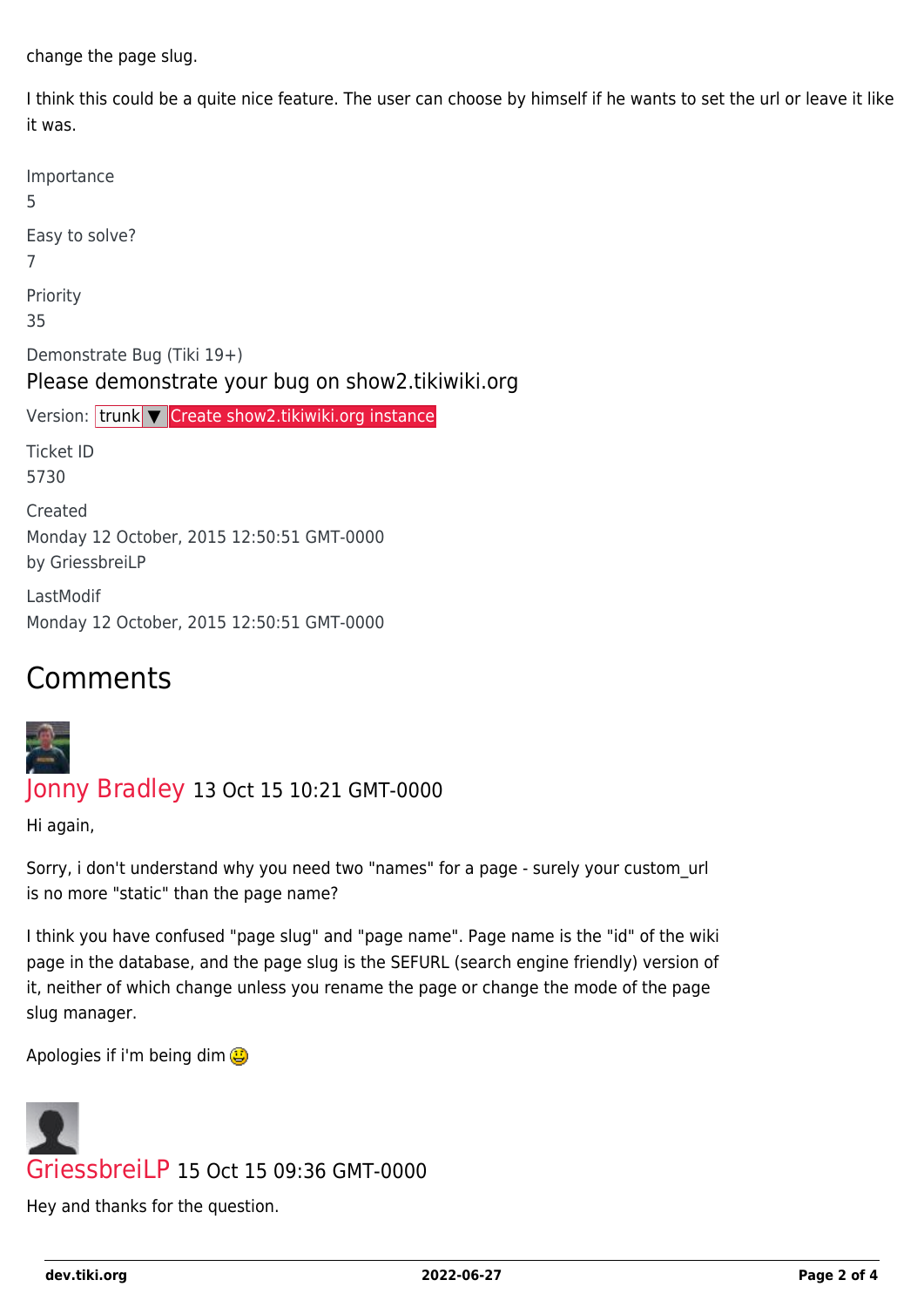I don't need two names, why should I :P

The case is, we have our own written script language. There we have different modules and functions with which we are able to write the design of windows applications.

If a user of our application encounters an error, normally you press "F1" to get the windows help. If you press this key, you will be automatically lead to the belonging help site in our information database.

The url is generated for each module the user uses. In the .exe is the "url" of the information database. In every module is the belonging page like "SL0001".

Now, Tiki Wiki uses the page names to generate the sefurls. That can be nice, but not if you want to automatically redirect users to special pages.

So what we need is a tool/plugin/option to set static urls, which don't change.

If we have a module named "mega\_cool\_module" and then we rename the site to "mega\_cool\_awesome\_module" our application is not able to find the site. There it would be cool if we could say "YES! The sites name is "mega\_cool\_awesome\_module", but please keep your old url". It would just be a huge plus for our maintenancy.

Hope I made our case clear.

# [luciash d' being](https://dev.tiki.org/user199)  14 Oct 15 14:10 GMT-0000

I like the idea of having "permanent" (static?) custom page name. Can be useful for custom SEFURLs when you do not like the auto-generated slug ones.

 $+1$ luci

## Attachments

| filename                     | created | hits | comment | version | filetype |
|------------------------------|---------|------|---------|---------|----------|
| No attachments for this item |         |      |         |         |          |